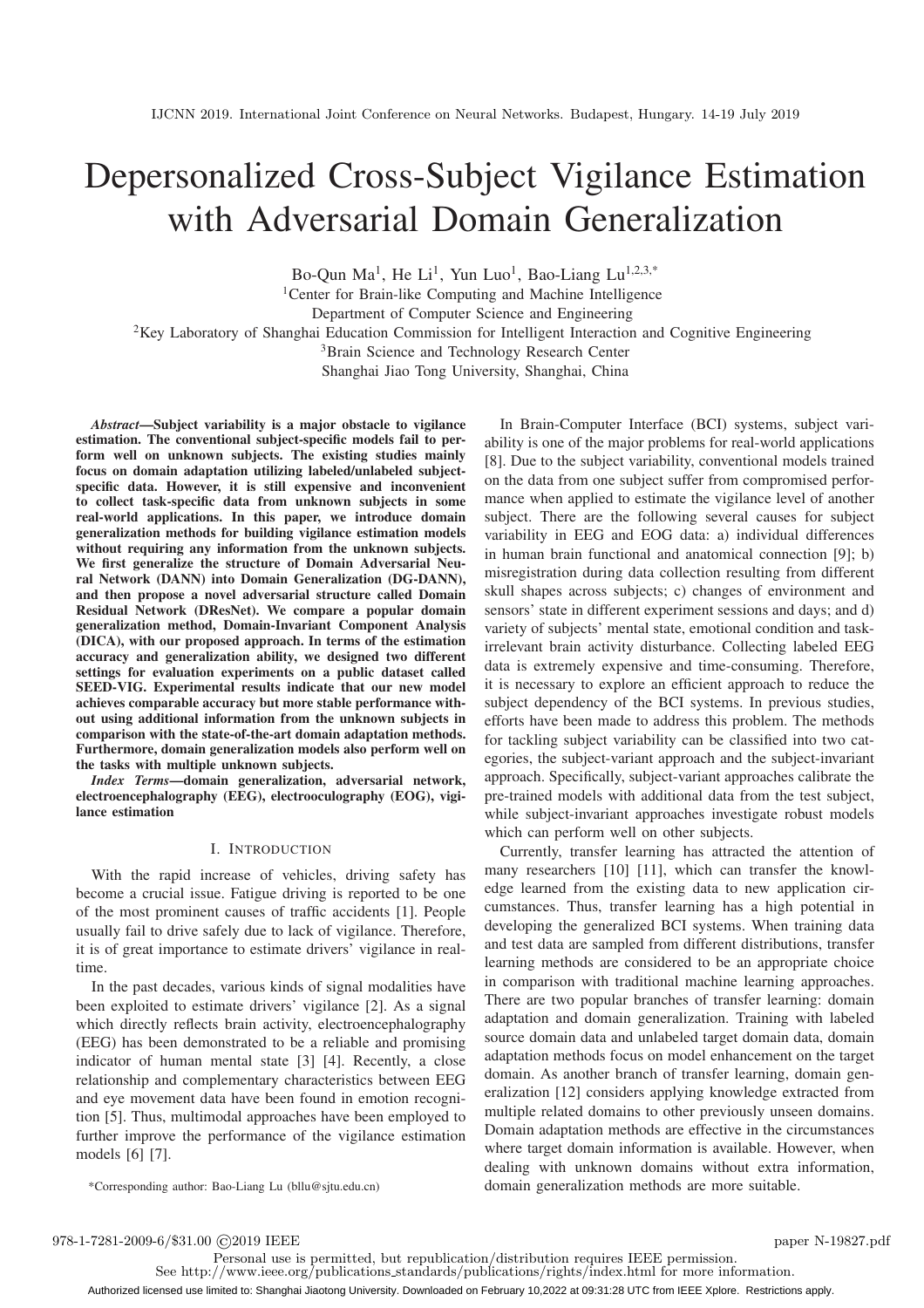Many studies have demonstrated that domain adaptation methods are effective in BCI systems [13] [14]. Among these domain adaptation methods, significant performance improvement has been achieved by using deep adversarial models such as Deep Adversarial Neural Network (DANN) [15] [16]. However, a typical characteristic of EEG data is that each individual is regarded as an independent data domain. In order to train an EEG-based model, domain adaptation methods need to collect task-related EEG data from the specific subject, which is quite costly and inconvenient. Another challenging problem is the poor generalization ability of this well-trained model, which is designed for the specific subject and cannot exhibit excellent performance for other new subjects. As a result, domain adaptation approaches are only suitable to the circumstances of personalizing models for specific subjects, where we have to recollect data and retrain a new model whenever there are new subjects to be estimated. Hence, for a BCI system which is applicable for unknown users, i.e., a depersonalized BCI system, domain adaptation methods may become inefficient.

Ideally, a generalized method is supposed to address this problem, which leads to the topic of domain generalization. Domain generalization methods in BCI systems aim at robust performance on unknown subjects with only one depersonalized model. From the perspective of transfer learning, the domain adaptation and domain generalization methods usually correspond to subject-variant and subject-invariant approaches in BCI systems, respectively.

In this paper, we aim to apply domain generalization methods to dealing with depersonalized cross-subject vigilance estimation problem without requiring any information from the new subjects. The main contributions of this paper are the following three aspects. Firstly, to the best of our knowledge, this work is the first to accomplish the depersonalized vigilance estimation task with domain generalization models. Additionally, we first extended DANN to the domain generalization situation, and then proposed a new deep adversarial model called Domain Residual Network (DResNet) by introducing domain residual components, which are similar to the structure of the ResNet [17]. Finally, we applied a conventional domain generalization method to this problem. According to the experimental results on a public multimodal dataset, domain generalization methods can reach a comparable accuracy as the state-of-the-art domain adaptation methods, and have more advantages in stability when dealing with the subject variability problem. Furthermore, domain generalization methods have the capability of conducting vigilance estimation over multiple new subjects with only one well-trained model.

The rest of this paper is organized as follows. Section II gives a brief review about the related work on subject variability and domain generalization. Section III introduces several domain generalization methods we used in this paper. Section IV describes the experiment setup and the dataset. Section V discusses the experimental results. Finally, we conclude our work in Section VI.

# II. RELATED WORK

# *A. Traditional Solutions to Subject Variability in BCI Systems*

In recent years, efforts have been made to diminish the influence of subject variability in BCI systems. For the subjectvariant approach, a model is firstly pre-trained on the training data from the existing subjects and then a small amount of calibration data from the new subject is used to tune the pre-trained model. Devlaminck [18] provided a multi-subject approach which can reduce the demand of calibration data from the new subject. Kang and Choi [19] used variational inference to learn a shared latent subspace of spatial patterns across subjects. Morioka [8] developed a model which utilized the resting-state data instead of task-based data to tune the model. These methods make it possible for BCI systems to perform well with the calibration data. However, the calibration session needs to be repeated every time before using the BCI systems, which is rather inefficient. Other researchers focus on domain adaptation approaches [14], which utilize the extra information extracted from the unlabeled data of the target subject. Zheng and Lu [13] proposed personalized EEGbased affective models with conventional transfer learning approaches. Li *et al.* [16] further improved the accuracy by using deep adversarial networks.

In contrast, subject-invariant approach aims at designing a robust BCI model which can diminish the subject variability without requiring any calibration data from the new subjects. Fazli *et al.* [20] applied quadratic regression to sparse the ensemble of subject-specific temporal and spatial filter classifiers. Reuderink *et al.* [21] presented a second-order baselining procedure to reduce individual difference. Tu and Sun [22] proposed a subject transfer framework for EEG classification, which can achieve positive knowledge transfer. Samek *et al.* [23] formulated the common spatial pattern algorithm as a divergence maximization problem and provided a subjectinvariant framework. Although these methods eliminate the need of calibration, they still suffer from the compromised accuracy.

# *B. Domain Generalization*

Domain generalization can be addressed in three ways. To start with, all the training domains are used to find a domain invariant representation space. Therefore, we can project data from different domains into the common space and learn a general model. Muandet *et al.* [24] proposed a kernelbased optimization algorithm, Domain-Invariant Component Analysis (DICA), to learn a transformation for data from different domains. Focus on cross-domain object recognition, Ghifary *et al.* [25] developed a multi-task autoencoder that attains good generalization performance.

Another intuitive idea is to regulate model weights by exploiting the information from training domains. Khosla *et al.* [26] divided the weights of the classifier into two parts: (1) visual world weights that are common to all domains, and (2) bias weights corresponding to each domain. In this way, more generalized weights and models can be obtained by explicitly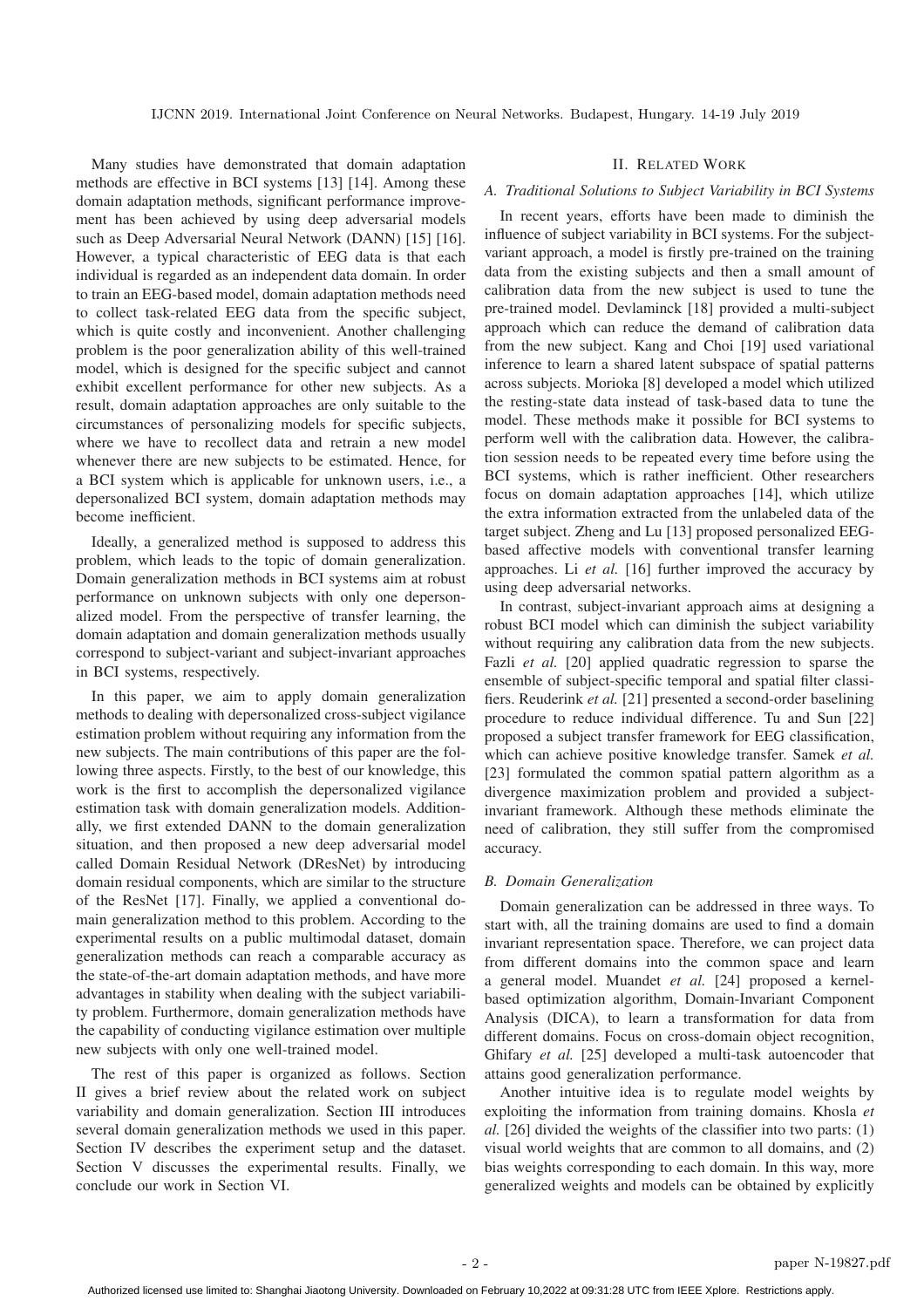declaring bias weights. Fang *et al.* [27] proposed a metricbased learning algorithm, which has good generalization ability due to the less biased distance metric.

Finally, better generalization performance can be achieved by predicting which known domain is the most similar to the test domain. Xu *et al.* [28] added a nuclear-norm regularizer to an exemplar-SVM to calculate the similarity of positive samples.

In our work, specific solutions to the subject variability problem in depersonalized vigilance estimation have been designed based on the first and second ideas of domain generalization methods mentioned above.

### III. METHODS

In this section, we first give a description about the domain generalization problem and then elaborate the models that we adopt to deal with the depersonalized vigilance estimation problem in this paper.

Let  $X$  denote the input space, and  $Y$  denote the output space. The set of all joint distributions on  $\mathcal{X} \times \mathcal{Y}$  is  $\mathbb{P}_{XY}$ . Here, we assume the elements of  $\mathbb{P}_{XY}$  are observed from a distribution P. Then we can define a domain  $D_i = \{X_i, Y_i\},\$ where  $X_i, Y_i = \{(x_1, y_1), (x_2, y_2), ..., (x_{n_i}, y_{n_i})\}$  are  $n_i$  samples from the joint distribution  $P_{XY}^i \in \mathbb{P}_{XY}$ . Respectively, the marginal probability distribution  $P_X^i$  and the conditional probability distribution  $P_{Y|X}^i$  of domain  $D_i$  can be obtained.

In the domain generalization problem, usually there are samples S from k different domains  $D_1, D_2, ..., D_k$ . We assume the marginal distribution varies among different domains, while the conditional distribution remains stable, i.e.,  $P_X^i \neq P_X^j, P_{Y|X}^i \approx P_{Y|X}^j$  when  $i \neq j$ . Given the samples *S*, our goal is to find a function  $f : \mathcal{X} \to \mathcal{Y}$  which can maintain  $P_{Y|X}$  despite the changes of  $P_X$ . Thus, f can generalize well on test data from any previously unseen domain  $D_t = \{X_t\},\$ where  $X_t$  are sampled from the unknown distribution  $P_X^t$  [12]. The domain generalization problem is depicted in Fig. 1.



Fig. 1. Illustration of the domain generalization problem.

#### *A. Domain-Invariant Component Analysis (DICA)*

DICA defines a distance called distributional variance which measures the similarity of different domains and tries to find a transformation to a low-dimensional subspace that minimizes the distributional variance [24]. In a reproducing kernel Hilbert

space (RKHS), distributions can be represented as elements using the mean map function:

$$
\mu: \mathbb{P}_x \to \mathcal{H}: P \mapsto \int_{\mathcal{X}} k(x, \cdot) dP(x) =: \mu_P \tag{1}
$$

As mentioned above, given input space  $\mathcal{X}$ , the set of distributions can be denoted as  $\mathbb{P} = \{P^1, P^2, ..., P^k\}$ , where  $\mathbb P$  is drawn according to a distribution  $P$ . Based on the set  $\mathbb P$ ,  $k \times k$  Gram matrix G is defined as the inner product of the kernel mean maps for  $P<sup>i</sup>$  and  $P<sup>j</sup>$  with entries:

$$
G_{ij} := \langle \mu_{P^i}, \mu_{P^j} \rangle_{\mathcal{H}} = \iint k(x, z) dP^i(x) dP^j(z) \quad (2)
$$

where  $i, j = 1, 2, ..., k$ .

To measure the divergence between different distributions, the definition of distributional variance with the Gram matrix G is formulated as:

$$
\mathbb{V}_{\mathcal{H}}(\mathcal{P}) := \frac{1}{k} tr(\Sigma) = \frac{1}{k} tr(G) - \frac{1}{k^2} \sum_{i,j=1}^{k} G_{ij}
$$
 (3)

where  $P$  denotes a probability distribution on  $H$  with  $\mathcal{P}(\mu_{P_i}) = \frac{1}{k}$  and  $\Sigma := G - \mathbf{1}_k G - G \mathbf{1}_k + \mathbf{1}_k G \mathbf{1}_k$  is the co-variance operator of P.

Through an orthogonal transform  $B$ , DICA finds a domaininvariant m-dimensional subspace where distributional variance across different domains can be minimized. Specifically, let  $S = \{(x_m^i, y_m^i)_{m=1}^{n_i}\}_{i=1}^k$  be the data samples from k domains. For brevity, we denote S as  $\{(x_m, y_m)\}_{m=1}^n$ , where  $n = \sum_{i=1}^{k} n_i$ . In order to estimate the distributional variance of  $S$ , the kernel matrix is defined as

$$
K = \begin{bmatrix} K_{1,1} & \cdots & K_{1,k} \\ \vdots & \ddots & \vdots \\ K_{k,1} & \cdots & K_{k,k} \end{bmatrix} \in \mathbb{R}^{n \times n}
$$
 (4)

where  $[K_{i,j}]_{m,n} = k(x_m^i, x_n^j)$  is the Gram matrix between domain  $i$  and domain  $j$ . According to Eq. (3), we can calculate the coefficient matrix Q, where  $Q_{i,j} = (k-1)/(k^2 n_i^2)$  if  $i = j$ , else  $-1/(k^2 n_i n_j)$  is in the shape of  $\mathbb{R}^{n_i \times n_j}$ . Assume  $b_m = \sum_{i=1}^n \beta_m^i \phi(x_i) = \Phi_x \beta_m$  is the *m*-th basis function of B, where  $\Phi_x = [\phi(x_1), \phi(x_2), ..., \phi(x_n)]$  and  $\beta_m$  is a coefficient vector of n-dimensional. The kernel matrix  $K$  for S after transformation  $\beta$  is:

$$
\tilde{K} := (b_m^T \Phi_x)^T b_m^T \Phi_x = KBB^T K \tag{5}
$$

where  $B = [\beta_1, \beta_2, ..., \beta_m]$ . Thus, the empirical distributional variance can be calculated as:

$$
\hat{\mathbb{V}}_{\mathcal{H}}(\mathcal{B}\mathcal{S}) = tr(\tilde{K}Q) = tr(B^T KQKB)
$$
 (6)

Besides minimizing the distributional variance, DICA also focus on preserving the functional relationship between input data X and the corresponding label Y. Suppose  $\Phi_y$  =  $[\varphi(y_1), ..., \varphi(y_n)]$  and  $L = \Phi_y^T \Phi_y$ , the objective function of DICA is:

$$
\max_{B \in \mathbb{R}^{n \times m}} \frac{\frac{1}{n} tr(B^T L(L + n\epsilon I_n)^{-1} K^2 B)}{tr(B^T KQKB + BK B)} \tag{7}
$$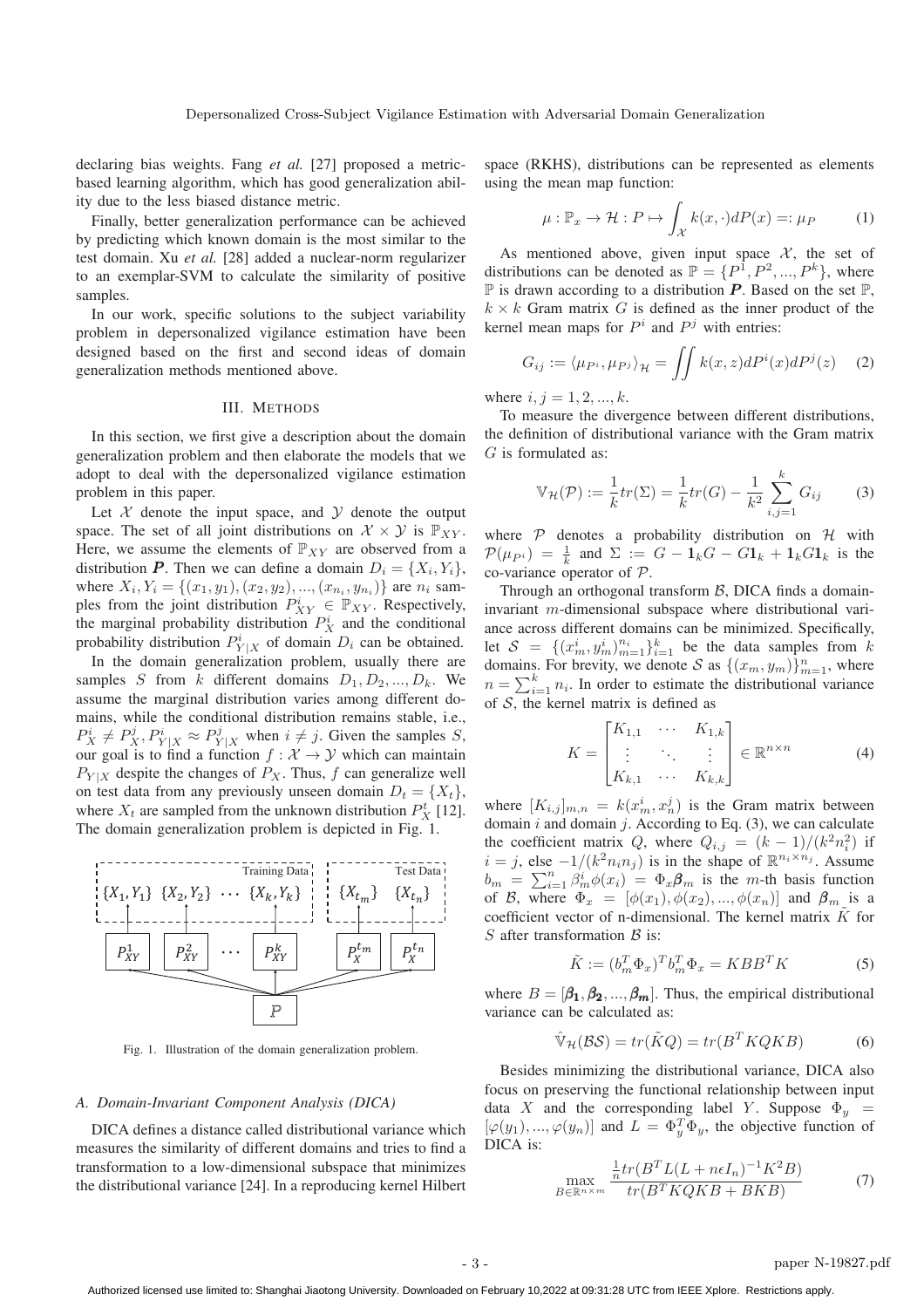where  $\epsilon$  is a kernel regularizer. The unsupervised DICA (UDICA) is a special case of DICA, where  $L = \frac{1}{n}I$  and  $\epsilon \to 0$ . For further details, readers are recommended to refer to [24].

# *B. Domain Generalization on Domain Adversial Neural Network (DG-DANN)*

DANN is a deep domain adaptation model [15], which is trained by labeled data from the source domain and unlabeled data from the target domain. Specifically, DANN contains three components, including feature extractor  $G_f$ , label predictor  $G_y$ , and domain classifier  $G_d$ . For simplicity, we only consider the case where there is only one layer in each component.

The feature extractor  $G_f$  maps the *p*-dimensional input features to a new d-dimensional space by learning a function  $G_f$  :  $\mathcal{X} \rightarrow \mathbb{R}^d$ . Hence, new features can be extracted from inputs through  $G_f$  with an activation function  $f$  and parameters  $\theta_f = \{W_f, \dot{b}_f\} \in \mathbb{R}^{d \times p} \times \mathbb{R}^d$  by calculating:

$$
G_f(x; \theta_f) = f(W_f x + b_f)
$$
 (8)

The label predictor  $G_y$  predicts the label of inputs through function:  $G_y(G_f(X); \theta_y)$ . The prediction loss of a sample  $(x_i, y_i)$  is defined as  $L_y(\hat{y}_i, y_i)$  with the prediction  $\hat{y}_i$ .

In DANN, the domain classifier  $G_d$  is a binary classifier:  $G_d(G_f(X); \theta_d)$  since the inputs come from either the source domain or the target domain in the topic of domain adaptation. Thus, we can obtain the domain prediction  $\hat{d}_i$  of a sample  $x_i$ . According to [15], the loss of  $G_d$  is defined as:

$$
L_d(G_d(G_f(x_i)), d_i) = d_i \log \frac{1}{G_d(G_f(x_i))} + (1 - d_i) \log \frac{1}{1 - G_d(G_f(x_i))}
$$
(9)

with a sample  $(x_i, d_i)$ , where  $d_i$  is the binary domain label for sample  $x_i$ . For brevity, we denote the loss as  $L_d(\hat{d}_i, d_i)$ .

Assume there are  $N$  samples including  $n$  labeled source domain samples and  $n'$  unlabeled target domain samples. We can formulate the loss function of the three components together as:

$$
E(\theta_f, \theta_y, \theta_d) = \frac{1}{n} \sum_{i=1}^n L_y(\hat{y}_i, y_i)
$$
  
-  $\lambda \left( \frac{1}{n} \sum_{i=1}^n L_d(\hat{d}_i, d_i) + \frac{1}{n'} \sum_{i=n+1}^N L_d(\hat{d}_i, d_i) \right)$  (10)

The optimization is organized as:

$$
(\hat{\theta_f}, \hat{\theta_y}) = \arg \min_{\theta_f, \theta_y} E(\theta_f, \theta_y, \hat{\theta_d})
$$
  

$$
(\hat{\theta_d}) = \arg \max_{\theta_d} E(\hat{\theta_f}, \hat{\theta_y}, \theta_d)
$$
 (11)

which is integrated by a special-designed layer called Gradient Reversal Layer (GRL) between  $G_f$  and  $G_d$  [15]. After the optimization,  $G_d$  becomes a good domain classifier and  $G_y$ should perform well for the features extracted by  $G_f$ . Meanwhile,  $G_f$  is supposed to find a mapping to the feature space

where task-related knowledge are reserved and most of the domain-variant information are excluded.

In this paper, we focus on the domain generalization situation, and extend DANN to domain generalization. Assume we can sample data from k different known domains, and there are N samples  $(x_i, y_i, d_i)$  in total, including  $n_k$  samples from each domain  $D_k$ . Following the idea of finding a domain-invariant feature space, we can preserve the feature extractor  $G_f$  and the label predictor  $G_y$ , and generalize the domain classifier  $G_d$ as a k-class domain classifier, where the parameters become  $\theta_d = \{W_d, b_d\} \in \mathbb{R}^{k \times d} \times \mathbb{R}^k$ . Accordingly, the loss of  $G_d$  can be modified with respect to the correct domain label  $d_i$  as:

$$
L_d(G_d(G_f(x_i)), d_i) = \log \frac{1}{G_d(G_f(x_i))_{d_i}} \tag{12}
$$

Additionally, the loss function of the Domain Generalization version of DANN (DG-DANN) is formulated as:

$$
E(\theta_f, \theta_y, \theta_d) = \frac{1}{N} \sum_{i=1}^{N} L_y(\hat{y}_i, y_i) - \lambda \frac{1}{N} \sum_{i=1}^{N} L_d(\hat{d}_i, d_i)
$$
 (13)

The architecture of DG-DANN for regression tasks is illustrated in Fig. 2. After the optimization, facilitated by the well-trained domain classifier  $G_d$ , the feature extractor  $G_f$  is supposed to achieve the target of finding the domain-invariant feature space, where the loss function could be minimized.



Fig. 2. The architecture of DG-DANN for regression tasks. Colors and shapes for each domain in the training set mean different domain shifts and labels. For the data in the test set, the domain shifts and the labels are unknown.

#### *C. Domain Residual Network (DResNet)*

Another intuitive idea for domain generalization is to regulate model parameters using the information of the training domains. As mentioned above, each domain  $D<sub>i</sub>$  corresponding to a joint distribution  $P_{XY}^i$  is observed from the distribution  $P$ , which represents the common space. Hence, domain shifts are biases during the observation. Inspired by [26], we assume that the bias of a known domain can be modeled with parameters and the model parameters for common space can be trained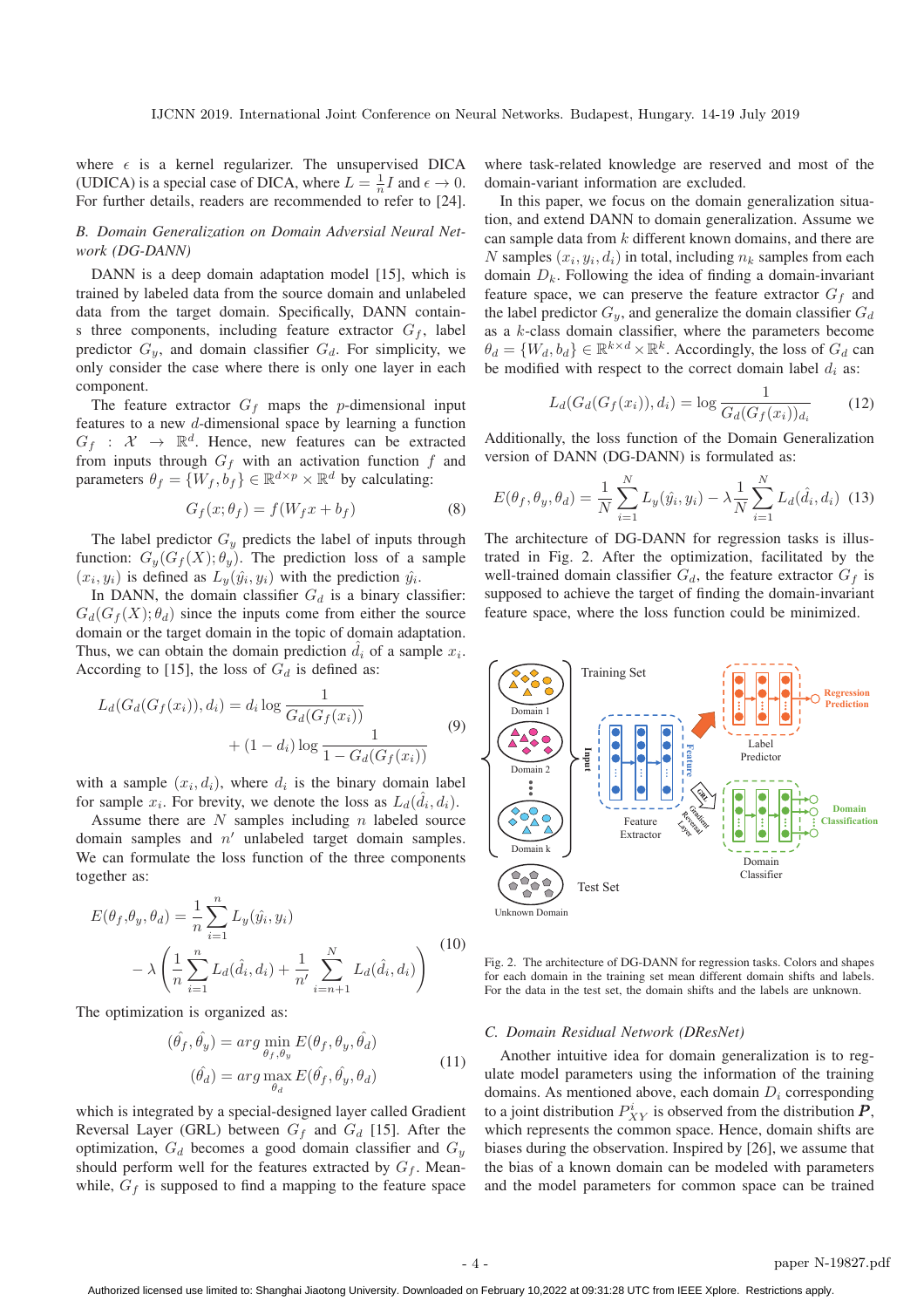together with bias parameters in a joint manner. Since the domain bias parameters are similar to the residual part of the ResNet, we named this model as Domain Residual Network (DResNet).



Fig. 3. One layer of feature extractor  $G_f$  in DResNet for a specific domain

The proposed DResNet focuses on the feature extractor  $G_f$  as defined in the DG-DANN model. According to [26], improvement on generalization ability of the model can be achieved though training a set of parameters  $\theta_f^c$  in  $G_f$  for the common space  $P$  by undoing the domain biases. For each known domain  $D_i$ , the bias can be explicitly defined by parameters  $\theta_f^{\delta_i}$ .  $\theta_f^c$  and  $\theta_f^{\delta_i}$  are related by the equation:

$$
\theta_f^i = \theta_f^c + \theta_f^{\delta_i} = \{ W_f^c + W_f^{\delta_i}, b_f^c + b_f^{\delta_i} \}
$$
 (14)

Consequently, for an input  $x$  from domain  $i$ , the feature extractor  $G_f$  for DResNet is organized as:

$$
G_f(x; \theta_f^i) = f\left((W_f^c x + b_f^c) + (W_f^{\delta_i} x + b_f^{\delta_i})\right) \tag{15}
$$

As shown in Fig. 3, the feature extractor is divided into two parts: a shared-weight common part which is same for all domains and a domain-specific part where the parameters are unique for each known domain  $D_i$ .



Fig. 4. The architecture of our proposed DResNet for regression tasks. The different colors and shapes for each domain in the training set represent the domain discrepancy and the label for each sample, respectively. For each layer in the feature extractor, the dark blue component depicts the shared-weight part, and the other domain-specific part is colored according to the domain. For the test set, the domain distribution and the labels are unknown.

During the back propagation, for each sample  $(x_i, y_i, d_i)$ , the gradient only updates the parameters in the common part and the i-th domain-specific part. We can formulate the optimization as:

$$
(\hat{\theta}_{f}^{i}, \hat{\theta}_{y}) = \arg \min_{\theta_{f}, \theta_{y}} E(\theta_{f}^{i}, \theta_{y}, \hat{\theta}_{d})
$$

$$
(\hat{\theta}_{d}) = \arg \max_{\theta_{d}} E(\hat{\theta}_{f}^{i}, \hat{\theta}_{y}, \theta_{d})
$$
(16)

When DResNet predicts the labels for an unknown test domain, it only activate the common part of the  $G_f$  and the label predictor  $G_y$ . The whole structure of DResNet is illustrated in Fig. 4

## IV. EXPERIMENTS

# *A. The SEED-VIG Dataset*

SEED-VIG is a public multimodal vigilance estimation dataset<sup>1</sup>. Driving experiments were conducted based on an established simulation system. During the experiment, subjects were required to drive in a real vehicle placed in the lab. Monitored by a software, their motions including stepping on the accelerator, braking and turning the steering wheel are reflected on a large LCD screen which displays the animation of simulated road situation.

Twenty-three healthy participants with normal or correctedto-normal vision volunteered to participate in the experiment. In order to make it easier for subjects to get tired during the simulated driving, all experiments are performed after lunch or at night. Each subject drove for two hours, during which both the forehead EEG and EOG signals were recorded using Neuroscan system with a sampling rate of 1000 Hz. The data were labeled by the percentage of eye closure (PERCLOS) recorded by the eye tracking glasses [29], which ranges from 0 (high vigilance level) to 1 (low vigilance level).

## *B. Preprocessing and Feature Extraction*

The EEG data were further downsampled to 125 Hz and segmented by a 8-second time window without overlapping. Hence, there are 885 features for each subject. Since EOG and EEG data were recorded simultaneously thus mixed together, independent component analysis (ICA) was applied to find the EEG component from the raw data. The differential entropy (DE) features [3] were then extracted in every 2 Hz band from 1 Hz to 50 Hz for all of the 4 electrodes set on the forehead. Therefore, the dimension of EEG features is 100.

As for the EOG features, the raw data was firstly preprocessed by the ICA method to attain the EOG component, including the vertical EOG (VEO) and the horizontal EOG (HEO). Then after performing the Mexican hat wavelet transform, we can extract 36 eye movement features including the rate and amplitude of blink, saccade and fixation with peak detection. Concatenating the EOG features with the EEG features, we finally obtained 885 samples with 136 multimodal features for each subject. In order to remove the artifacts as possible, we applied the moving average method to further smoothen the features with a window size of 30.

<sup>1</sup>http://bcmi.sjtu.edu.cn/seed/download.html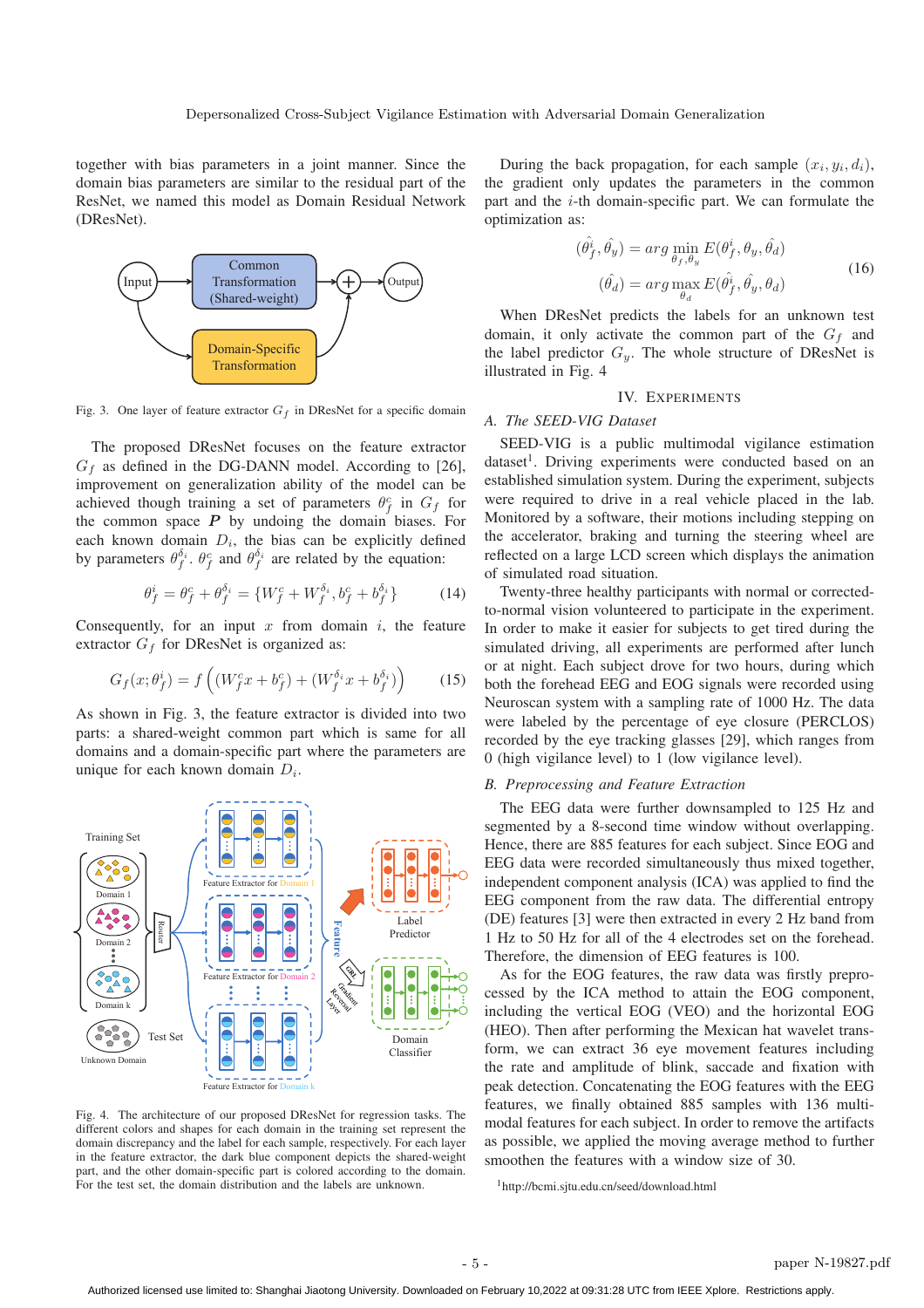# *C. Evaluation Details*

In this paper, the DG methods are evaluated from the perspectives of both estimation accuracy and generalization ability. Thus, we adopt two settings for the evaluation. Firstly, leave-one-subject-out cross validation was applied to compare the estimation performance of the DG methods with the DA algorithms. During each validation, we set the data from one subject as the unknown test domain and used the data from the other 22 subjects as the known training domains for the DG methods. Whereas for the DA method, we set one test subject as the target domain and regarded the other 22 subjects together as one source domain. The other setting for evaluation is to randomly select one third of the subjects (8 people) as the unknown test domains to be estimated by the DG model trained with the other two thirds of the subjects' data (15 people). In aim of maintaining the same test granularity as the first evaluation setting, we randomly selected 23 sets of the test subjects and measured the performance on each test domain. By estimating on different test domains using the same welltrained DG model, we can evaluate the generalization ability of the DG methods.

We used the linear support vector regression (SVR) algorithm [30] as the baseline method in both settings. For the DG methods, we evaluated Domain-Invariant Component Analysis (DICA) [24], Domain Generalization on DANN (DG-DANN) and Domain Residual Network (DResNet). Specifically, for the first evaluation setting, we compared the DG methods with shallow traditional algorithms, e.g., Transfer Component Analysis (TCA) [31], Maximum Independence Domain Adaptation(MIDA) [32], as well as the deep DA models, such as Domain Adversarial NeuroNetwork (DANN) [15] and Adversarial Discriminative Domain Adaptation (ADDA) [33].

The estimation accuracy of is evaluated by the Pearson's correlation coefficient (PCC) and the root-mean-square-error (RMSE). Higher PCCs represent higher similarity between our prediction and the ground truth, and lower RMSEs represent more accurate predictions. For the dimension reduction methods, the subspace dimension was selected in the range of  $\{10, 20, \ldots, 120\}$ . For the linear SVR, the parameters C and  $\epsilon$  were searched from  $\{2^n | n \in \{-10, ..., 10\}\}\$  and  ${10<sup>n</sup>|n \in {-5, ..., -1}}$ , respectively. For the deep models, we applied Adam optimizer and applied random search strategy for parameter tuning. The search space for learning rate and the hyper parameter  $\lambda$  for GRL were set as  $\{2^n \times 10^{-4} | n \in \mathbb{R}\}$  $[-10, 10]$ } and  $\{10^n | n \in [-5, -1] \}.$ 

# V. RESULTS AND DISCUSSION

#### *A. Leave-one-subject-out Evaluation*

The estimation accuracies of the DG and DA models are compared using the leave-one-subject-out settings. Table I presents the average (Avg) and standard deviation (Std) of PCC and RMSE across different approaches. Domain generalization methods yield similar but more stable accuracy performance comparing with domain adaptation methods. Specifically, for deep domain generalization methods, DResNet and DG-DANN achieve much more stable performance with the lowest Std value in both PCC and RMSE. The results demonstrate that the DG-DANN and DResNet are comparable to the deep DA models in terms of estimation accuracy and outperform DICA and the shallow DA methods. Besides, DResNet performs slightly better than DG-DANN, with the average PCC of 0.8440. For shallow approaches, we can observe that DICA performs better than TCA and MIDA in terms of the PCC with a lower Std value, which indicates that the DG methods are more stable than the DA models.





Fig. 5. Domain generalization feature visualization.

We give further analysis of the features extracted from the DG models with t-SNE [34] visualization shown in Fig. 5. The first column of figures displays the features from the training set and the test set which are colored according to their domains. In the second column, we marked all the training data as blue points and the test data as red points. The last column shows these features according to their labels. The four rows represent the features from the original data, DICA, DG-DANN and DResNet, respectively. The first row describes the phenomenon of domain shift in the raw data of SEED-VIG dataset. The other three rows indicate that all the features from different domains are mixed evenly after applying the DG approaches, which verifies that the DG models can reduce the subject variability and map the biased features to approximately the same distribution. Thus, the model trained with the known domains can perform considerably well when estimating data from the unknown domains. Furthermore, benefiting from the unified training, the feature extractors of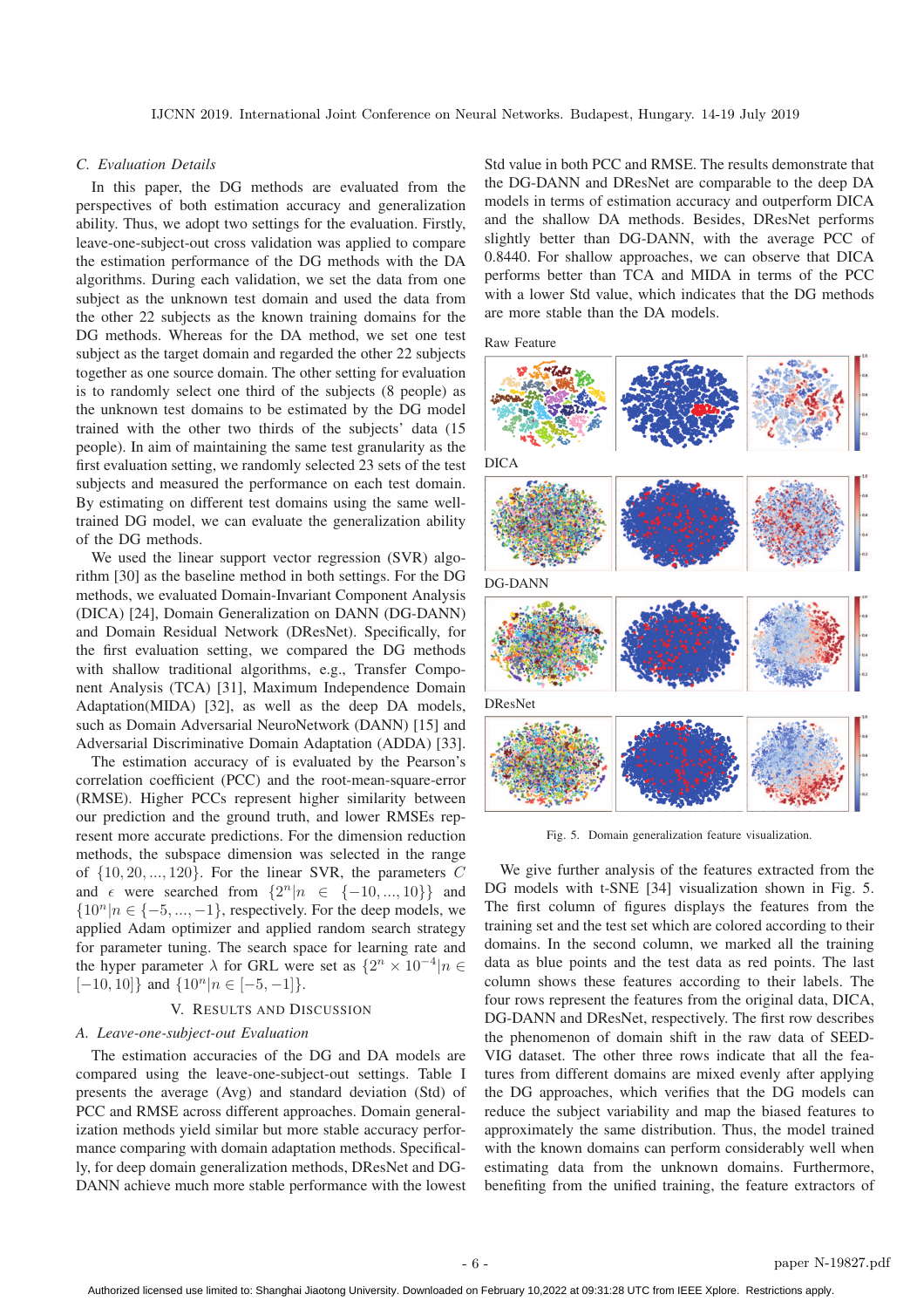

TABLE I RESULTS OF LEAVE-ONE-SUBJECT-OUT EVALUATION

Fig. 6. The vigilance prediction of five subjects with different methods.

DG-DANN and DResNet can be trained with both domain and label informations. Therefore, label prediction is much easier with features extracted from the deep DG models which can account for the obvious trends of the label changes in the third column of DG-DANN and DResNet features in Fig. 5.

The estimation results of five subjects are depicted in Fig. 6. We present all the predictions of the three DG methods and compare them with the true label (PERCLOS) and the baseline model (SVR). The DG methods yield the similar prediction trend as the true label. Moreover, deep DG models attain higher accuracy for most of the subjects.

#### *B. Multiple-random-subject-out Evaluation*

For the large-scale BCI applications in practice, it is of great importance for models to generalize well on multiple unknown subjects. In order to evaluate the generalization ability of the DG methods, we randomly selected 23 different sets of 8 subjects as the unknown domains, and then gave vigilance estimation for each subject based on the DG models trained on the other 15 subjects. It should be noted that the DA approaches are inefficient for this estimation strategy since we need to train several different models for each test set as

there are multiple target domains. Table II summarizes the results of the DG approaches and the baseline SVR model in the multiple-random-subject-out evaluation. We can see that the performance of each method declines slightly due to the decreased size of the training set. Nevertheless, since there are 15 domains in the training set, the DG methods can leverage the sufficient domain information to overcome the subject variability and perform well on the 8-subject test set. In addition, DG-DANN and DResNet are less influenced and still outperform other approaches robustly and DResNet gives the best performance with the average PCC of 0.8386 and the average RMSE of 0.1569. These results demonstrate that DG methods are effective when addressing the depersonalized cross-subject vigilance estimation problem.

TABLE II EVALUATION RESULTS OF GENERALIZATION PERFORMANCE

|             |     | <b>Baseline</b> | <b>DICA</b> | DG-DANN | <b>DResNet</b> |
|-------------|-----|-----------------|-------------|---------|----------------|
| <b>PCC</b>  | Avg | 0.7499          | 0.7719      | 0.8294  | 0.8386         |
|             | Std | 0.1980          | 0.1841      | 0.1541  | 0.1532         |
| <b>RMSE</b> | Avg | 0.2068          | 0.1735      | 0.1604  | 0.1569         |
|             | Std | 0.0587          | 0.0468      | 0.0782  | 0.0735         |